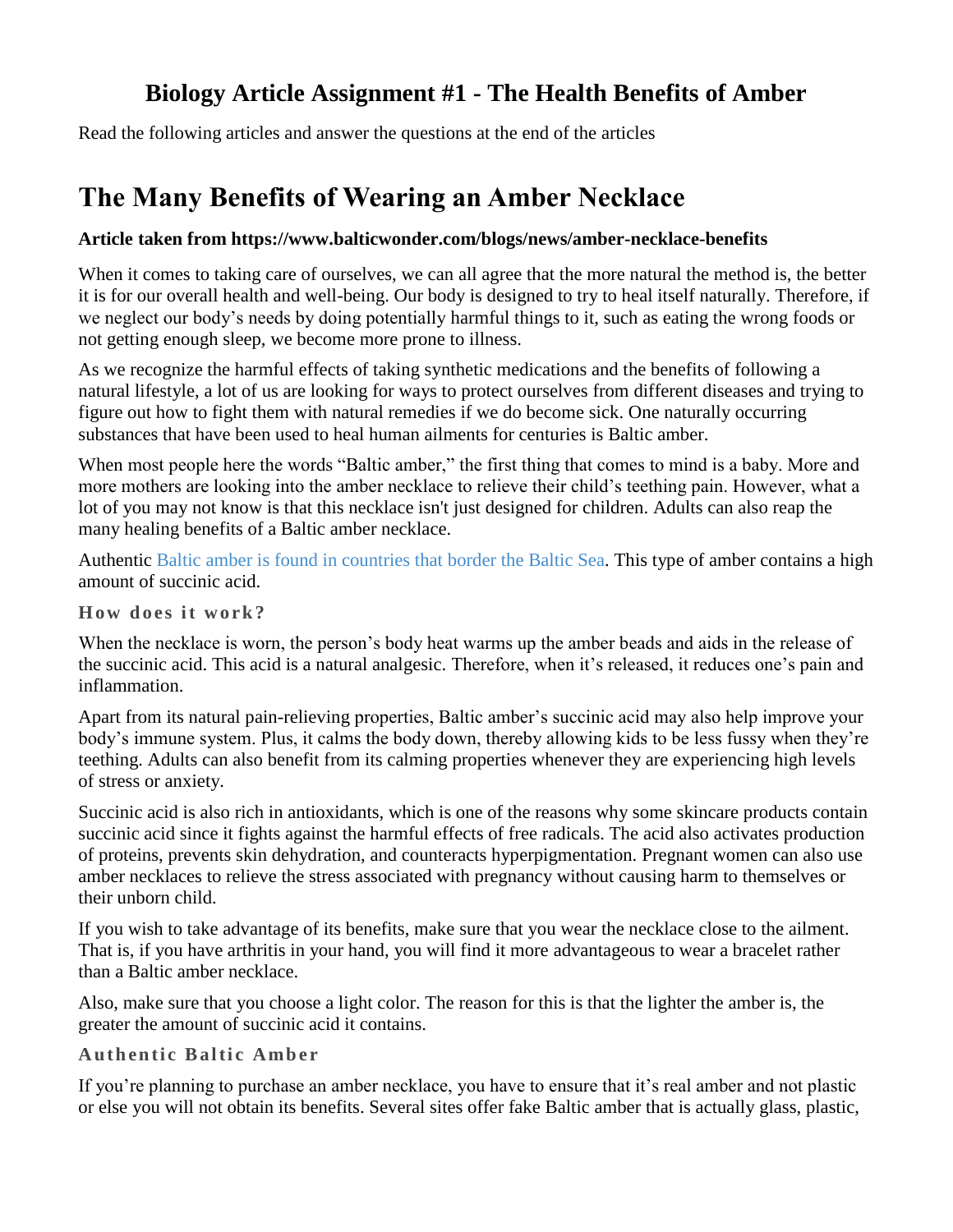or copal. Therefore, try to make sure that you conduct a thorough research about the vendor from whom you are buying your jewelry.

Most online retailers who sell authentic amber will inform you from where they source their amber. For example, our company offers natural and authentic amber necklaces. We work directly with Lithuanian suppliers. Every Baltic amber necklace that we provide is evaluated professionally. We also provide a Certificate of Authenticity with every purchase.



### What's the history?

Despite what most people believe, Baltic amber isn't a stone. It's a hardened resin that dripped down to the ground from the trunks of now-extinct trees millions of years ago. The resin was eventually unearthed and used by humans for healing and metaphysical purposes, as well as scientific studies.

It was stated that [Hippocrates was also an advocate of this precious](https://www.kutekeiki.com/benefits-of-real-raw-baltic-amber-teething-necklace-for-babies/)  [material](https://www.kutekeiki.com/benefits-of-real-raw-baltic-amber-teething-necklace-for-babies/) because of its many health benefits.

How do you wear it?

As previously mentioned, the benefits associated with an amber necklace can only be unlocked by letting the necklace touch your skin directly. Therefore, you can't wear it in a metal or on top of a shirt. Also, if you're wearing a bracelet, make sure that you wear it like a watch. It must remain snug on your wrist for several hours.

The longer you wear it, the more advantageous the item becomes. While wearing it daily is the best option, make sure you remove the piece of jewelry before bathing.

While adults can wear a piece of jewelry pretty much at all times, parents should never allow their kids to wear the necklace while they're sleeping, as it can pose a choking hazard. Also, you should not let your kids chew on it. Keep in mind that the beads are small and while the necklace is sturdy, you should avoid any potential threat of your little one swallowing the beads.

Also, try to keep in mind that wearing an amber necklace isn't a quick fix. You must give the piece of jewelry some time to work and remain committed to wearing it as frequently as possible to obtain the most benefits.

Why are amber necklaces the best option for teething babies?

Parents should try to opt for all-natural teething pain relief, rather than using over-the-counter gels and tablets. [The American FDA has already issued a warning](https://www.fda.gov/ForConsumers/ConsumerUpdates/ucm385817.htm) about the adverse effects of numbing medications for teething pain. Some teething options contain Lidocaine and Benzocaine, which are ingredients that are harmful to your body.

#### Sources:

<http://www.thenaturalamber.com/blog/health-benefits-of-amber/>

<https://www.huggies.com.au/baby-care/health/teething/amber-teething-necklace>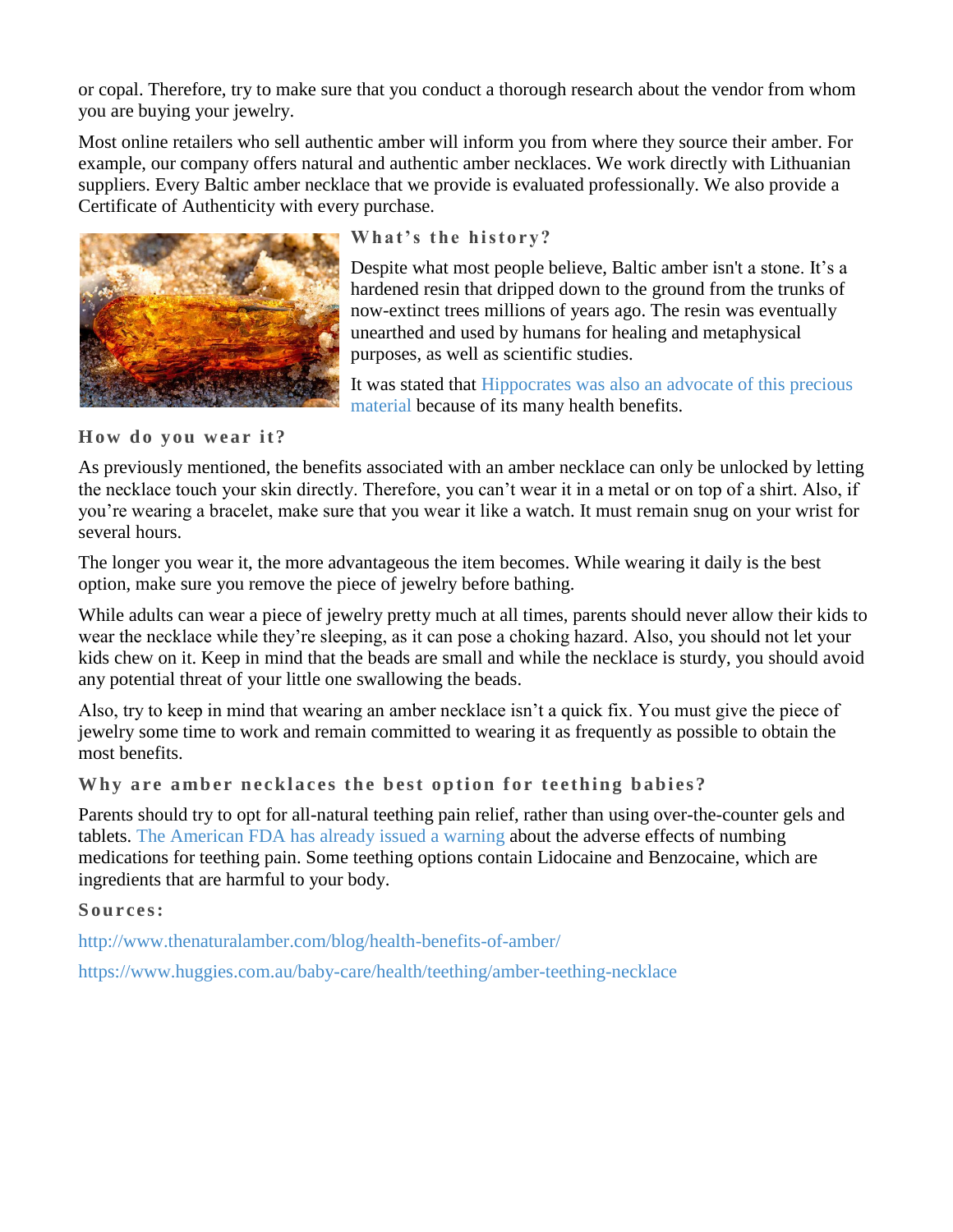# **Multifaceted benefits of wearing Amber Bracelet**

#### **Article taken from https://www.amberartisans.com/mubeofweamje.html**



Most everyone would agree that it is important for us to focus on improving our health through usage of [Natural Healing Methods](http://allhealthcare.monster.com/training/articles/1932-alternative-and-natural-healing-methods-grow-in-popularity) whenever and however possible. Our bodies were designed to be natural and when we work with our body's own chemistry, we are doing the very best we can to keep ourselves well and healthy. Considering how hectic our lives have become, we do not eat or sleep right and anxieties abound.

Promoting the use of [Natural Products](https://en.wikipedia.org/wiki/Natural_product) is a sign of our times as we recognize more and more the importance of reducing our intake of chemicals and drugs so we can live a healthier, more natural lifestyle. Also, a sign of our times and a commemoration to many decades of lifetimes, more people are turning

to a precious material called [Baltic Amber.](http://www.amberartisans.com/whatisamber2.html) Baltic Amber is one of the most potent, natural substances that can rid us of most of our common ailments such as arthritis, anxiety, chronic illness and even teething pain.

[Amber Bracelets](http://www.amberartisans.com/nabaambr5.html) have become very popular today especially since it was discovered that there are vast therapeutic effects. Amber Bracelets are highly effective for controlling the pain of rheumatism, arthritis, and aching muscles and joints. Amber is also an anti-anxiety remedy that rids fatigue and weariness, excellent pain relief for head, neck and throat areas, especially for congestion.

What could be better than natural healing you wear in the form of elegantly designed natural [Amber](http://www.amberartisans.com/meamhebr.html)  [Bracelets?](http://www.amberartisans.com/meamhebr.html) In order to truly benefit from natural Baltic Amber, you need to make certain that the Amber touches some part of your body consistently. The reason for this is Amber releases its healing powers into the body when it heats up from contact with our skin. The remarkable health benefits of Amber are attributed to its unique ingredient, [Succinic Acid.](http://www.amberartisans.com/exhepramac.html) Scientific research on natural Baltic Amber has contributed specific documentation in evidence of its healing powers. It has also documented that wearing Amber against the skin is the only proper way to absorb Amber's natural healing into our bodies. For many, Amber Healing is a tradition that has been handed down for many generations and [Amber Healing](http://www.amberartisans.com/baamhenetona.html)  [Jewelry](http://www.amberartisans.com/baamhenetona.html) is a well-guarded family heirloom.

Another Baltic Amber application is to gently rub the body with Amber. In many spas and wellness facilities, Amber Oil is used to message away aches and pains. Amber has also been a main ingredient in preparing special treatments for respiratory and circulatory system ailments as well as other mixtures as it will improve the potency of the medicines main medicinal ingredient. Amber Bracelet Sizing

To determine your size, snugly wrap a tape measure around your wrist. Note the measurement, then add half an inch (1,3 cm.) Example: your wrist is about 6 inch. The perfect size would be about 6,5 inch.

Which wrist do you wear Amber Bracelet on?

There is no any rule or rules about which wrist to wear Amber Bracelet.

#### Wonderful Presents

These [Amber Bracelets](http://www.amberartisans.com/) can be the perfect gifts for any occasion. Both Women and Men will adore it. The pieces are for all sizes too. If you need a special size, we would be happy to make it to your specifications. No matter how you look at it, natural Amber Bracelet is a wonderful way to relieve pain, anxiety and a host of other conditions and certainly, it is beautiful to wear. Read more about the many [Healing Benefits](http://www.amberartisans.com/baamalme.html)  [of Baltic Amber](http://www.amberartisans.com/baamalme.html) .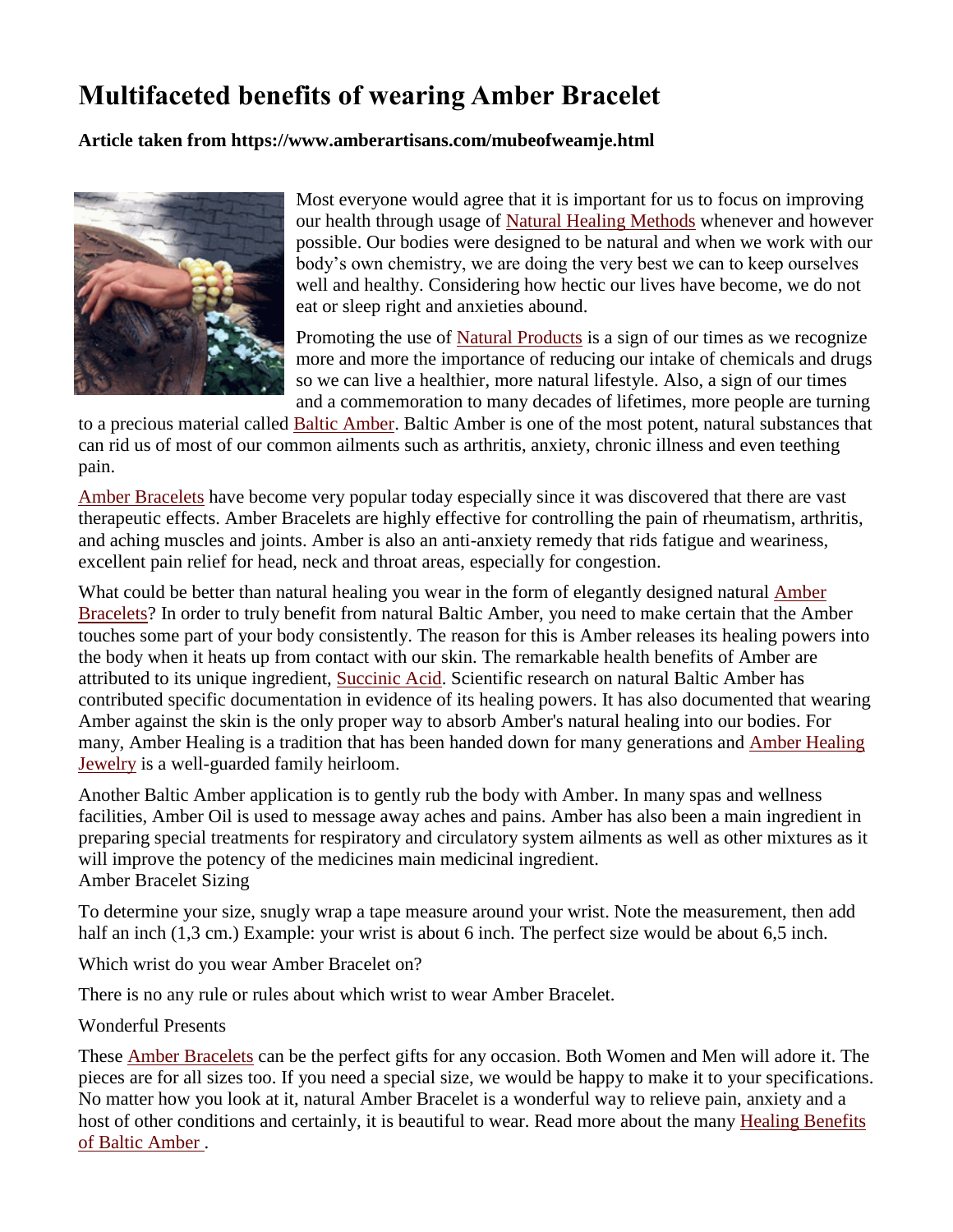Sincerely, Amber Artisans

Disclaimer: The material provided on amberartisans.com is for information and educational purposes only and is not a substitute for medical treatment or diagnosis. We assume no responsibility for treatment or cure of any illness or disease.

## **Health Benefits of Amber**

#### **Article taken from http://www.thenaturalamber.com/blog/health-benefits-of-amber/**

Health benefits of amber were known for thousands of years and people believed that it can help to treat many different medical conditions. Due to this many people today are wondering whether there is any truth to this claim or is it just a myth. Jewelry made of Amber are thought to work effectively for minimizing pain in neck, head and throat areas. Bracelets made from this natural resin are worn mostly because they are believed to lessen pain of Arthritis, Rheumatism as well as joints. In addition to that it is also thought that wearing Amber jewelry can help to minimize anxiety and overcome fatigue. Some people also wear Amber necklace since they believe that it can help to enhance function of thyroid. If you are picking a necklace for this particular purpose it might be a good idea to choose shorter necklace, which would as close to thyroid as possible.

To ensure that you are getting maximum health benefits from your jewelry it is important to make sure that beads or stones in it are made from genuine Baltic Amber. This is important because other types of Amber don't have that much Succinic Acid in it. Amber that comes from Baltic Sea is known to contain as much as 3-8% of this acid by weight. When wearing Amber jewelry, it is also essential to make sure that it is in contact with some part of your body. This is important because Amber is able to release Succinic Acid only when it is warm from the contact of skin. So basically, the longer you will wear amber jewelry the more health benefits you can expect from it.

### **Benefits for Babies and Children.**



Amber teething benefits for children were known even before World War II. Children in Germany and some other countries were given Amber beads to wear, which was believed to help children to grow stronger and make teething less painful. In countries like Lithuania children's teeth were massaged with Amber to lessen pain associated with teething. Even today **[necklaces](http://www.thenaturalamber.com/en/7-amber-necklaces) made of Amber** are very popular among parents who want a natural solution for baby's teething as well as drooling.

It is worthwhile to mention that some celebrities endorse this trend too by photographing their babies wearing Amber necklaces, which aids in increasing popularity of these accessories. Succinic Acid is thought to be responsible for most teething benefits that are provided by Amber necklaces. When this natural resin is worn close to the skin it is thought to be able to release healing oil (Succinic Acid) into the bloodstream. This effect is what makes drooling and pain to stop or at least to minimize.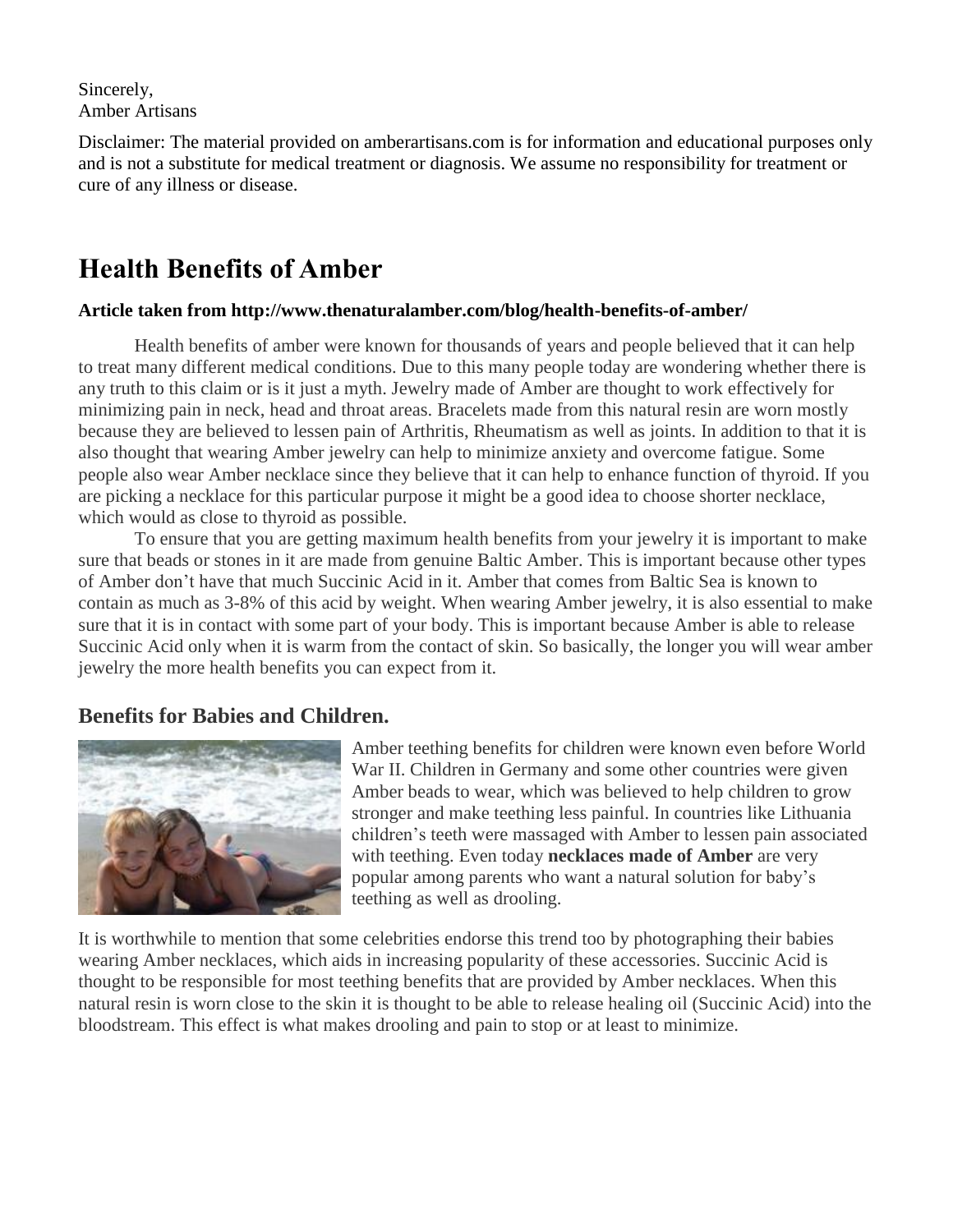#### **Benefits for Pets.**



#### **Amber Oil and Powder.**

Amber can be not only advantageous for people, but animals can benefit from it too. Necklaces made of amber are thought to be effective in avoiding and fighting fleas and ticks. Amber collar works by electrifying animal hair, which in turn helps to eliminate fleas and other parasites. Also, Amber beads diffuse a specific smell when they are heated by animals' skin, which is not very appealing to ticks and fleas. Due to this necklace made from this natural resin are becoming more and more popular among cat and dog owners. Although they might take a little longer to start working than regular collars, but they are also completely natural too.

It is also worthwhile to mention that Amber is not only used to make jewelry. Powder and Oil made from this natural resin is used for massaging and similar purposes. Oil made from Baltic Amber is believed to have strong therapeutic properties. When it is rubbed into the skin it is thought to be effective anti-aging treatment and also beneficial for regenerating skin. It can be used to quickly heal skin that is either bruised or burned. Based on some literature Powder made from Amber might be advantageous for treating small blood vessels, Thyroid gland disease and for improving health of hair.

Although there is limited scientific research available that would confirm most of Amber health benefits for adults, babies or pets it might be still worth trying to wear accessories made from this natural resin. Even though they tend to provide different results in terms of health, items made from Amber are unique in appearance and they can be very beautiful to wear.

Please note that all information given in The Natural Amber blog is only for informational purposes and it shouldn't be used as a replacement for medical treatment or diagnoses.